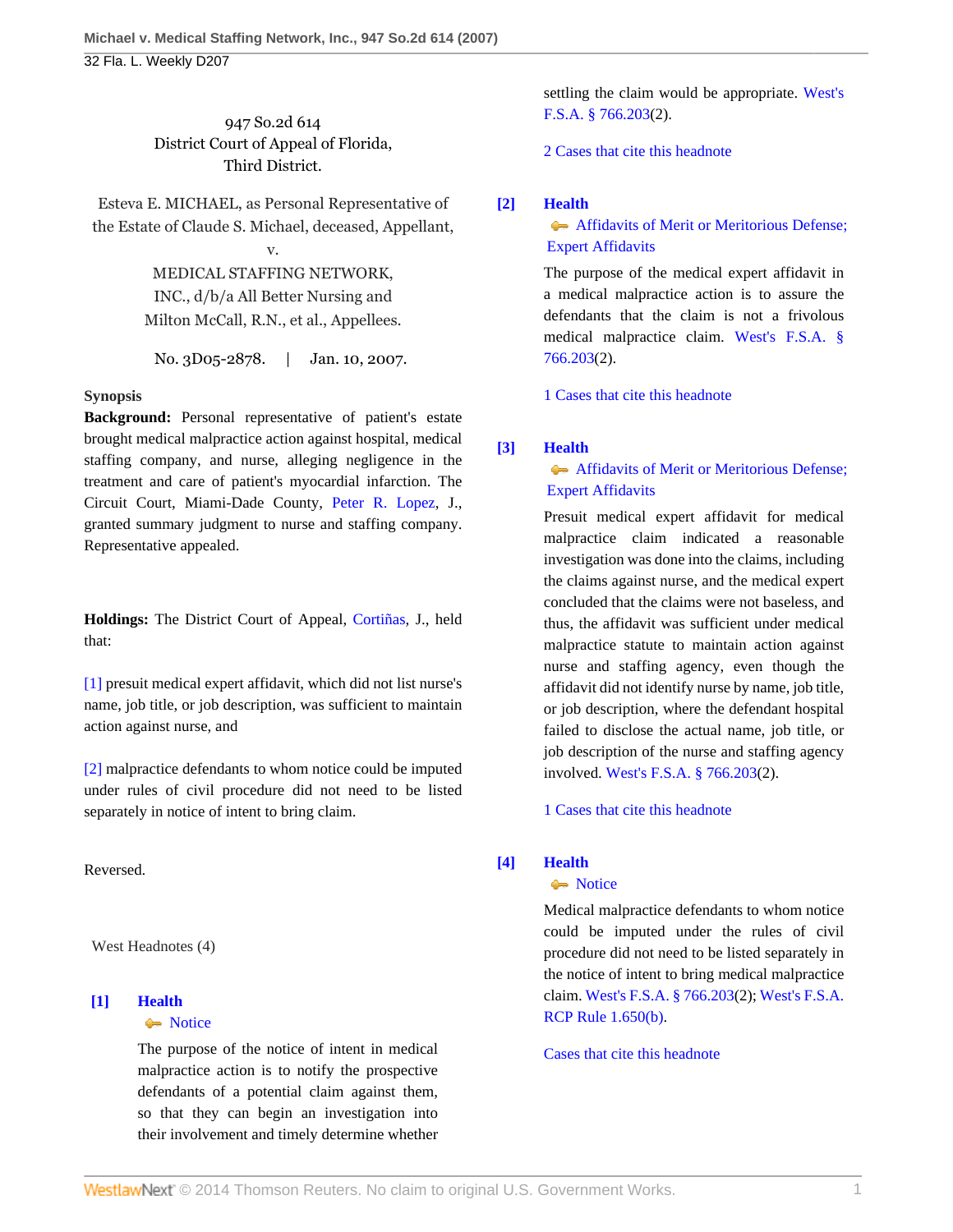### **Attorneys and Law Firms**

**\*615** Gamba & Lombana and [Tomas F. Gamba](http://www.westlaw.com/Link/Document/FullText?findType=h&pubNum=176284&cite=0281664601&originatingDoc=I631b2dc2a0b211dbb29ecfd71e79cb92&refType=RQ&originationContext=document&vr=3.0&rs=cblt1.0&transitionType=DocumentItem&contextData=(sc.Default)) and [Hector](http://www.westlaw.com/Link/Document/FullText?findType=h&pubNum=176284&cite=0121856301&originatingDoc=I631b2dc2a0b211dbb29ecfd71e79cb92&refType=RQ&originationContext=document&vr=3.0&rs=cblt1.0&transitionType=DocumentItem&contextData=(sc.Default)) [J. Lombana](http://www.westlaw.com/Link/Document/FullText?findType=h&pubNum=176284&cite=0121856301&originatingDoc=I631b2dc2a0b211dbb29ecfd71e79cb92&refType=RQ&originationContext=document&vr=3.0&rs=cblt1.0&transitionType=DocumentItem&contextData=(sc.Default)); Billbrough & Marks and [Geoffrey B. Marks](http://www.westlaw.com/Link/Document/FullText?findType=h&pubNum=176284&cite=0144012701&originatingDoc=I631b2dc2a0b211dbb29ecfd71e79cb92&refType=RQ&originationContext=document&vr=3.0&rs=cblt1.0&transitionType=DocumentItem&contextData=(sc.Default)) and [G. Bart Billbrough](http://www.westlaw.com/Link/Document/FullText?findType=h&pubNum=176284&cite=0126991101&originatingDoc=I631b2dc2a0b211dbb29ecfd71e79cb92&refType=RQ&originationContext=document&vr=3.0&rs=cblt1.0&transitionType=DocumentItem&contextData=(sc.Default)), Miami, for appellant.

Carlton Fields and [Sylvia H. Walbolt](http://www.westlaw.com/Link/Document/FullText?findType=h&pubNum=176284&cite=0162439301&originatingDoc=I631b2dc2a0b211dbb29ecfd71e79cb92&refType=RQ&originationContext=document&vr=3.0&rs=cblt1.0&transitionType=DocumentItem&contextData=(sc.Default)), Tampa, and [F.](http://www.westlaw.com/Link/Document/FullText?findType=h&pubNum=176284&cite=0259516101&originatingDoc=I631b2dc2a0b211dbb29ecfd71e79cb92&refType=RQ&originationContext=document&vr=3.0&rs=cblt1.0&transitionType=DocumentItem&contextData=(sc.Default)) [Townsend Hawkes,](http://www.westlaw.com/Link/Document/FullText?findType=h&pubNum=176284&cite=0259516101&originatingDoc=I631b2dc2a0b211dbb29ecfd71e79cb92&refType=RQ&originationContext=document&vr=3.0&rs=cblt1.0&transitionType=DocumentItem&contextData=(sc.Default)) Tallahassee, and [Dean A. Morande](http://www.westlaw.com/Link/Document/FullText?findType=h&pubNum=176284&cite=0363646601&originatingDoc=I631b2dc2a0b211dbb29ecfd71e79cb92&refType=RQ&originationContext=document&vr=3.0&rs=cblt1.0&transitionType=DocumentItem&contextData=(sc.Default)), West Palm Beach, for appellees.

Before [FLETCHER](http://www.westlaw.com/Link/Document/FullText?findType=h&pubNum=176284&cite=0182479301&originatingDoc=I631b2dc2a0b211dbb29ecfd71e79cb92&refType=RQ&originationContext=document&vr=3.0&rs=cblt1.0&transitionType=DocumentItem&contextData=(sc.Default)) and CORTIÑAS, JJ., and [SCHWARTZ,](http://www.westlaw.com/Link/Document/FullText?findType=h&pubNum=176284&cite=0141887401&originatingDoc=I631b2dc2a0b211dbb29ecfd71e79cb92&refType=RQ&originationContext=document&vr=3.0&rs=cblt1.0&transitionType=DocumentItem&contextData=(sc.Default)) Senior Judge.

# **Opinion**

# CORTIÑAS, Judge.

In this appeal, we must review whether the trial court correctly interpreted this court's prior opinion in *[Largie v.](http://www.westlaw.com/Link/Document/FullText?findType=Y&serNum=2006938469&pubNum=735&originationContext=document&vr=3.0&rs=cblt1.0&transitionType=DocumentItem&contextData=(sc.Default)) Gregorian,* [913 So.2d 635 \(Fla. 3d DCA 2005\),](http://www.westlaw.com/Link/Document/FullText?findType=Y&serNum=2006938469&pubNum=735&originationContext=document&vr=3.0&rs=cblt1.0&transitionType=DocumentItem&contextData=(sc.Default)) as well as the Florida Supreme Court's opinion in *[Kukral v. Mekras,](http://www.westlaw.com/Link/Document/FullText?findType=Y&serNum=1996134917&pubNum=735&originationContext=document&vr=3.0&rs=cblt1.0&transitionType=DocumentItem&contextData=(sc.Default))* 679 [So.2d 278 \(Fla.1996\)](http://www.westlaw.com/Link/Document/FullText?findType=Y&serNum=1996134917&pubNum=735&originationContext=document&vr=3.0&rs=cblt1.0&transitionType=DocumentItem&contextData=(sc.Default)), to require a certain level of specificity in naming prospective defendants in corroborating medical expert affidavits served in medical malpractice actions, pursuant to chapter 766, Florida Statutes (2004).

**\*616** This case arises from the following facts. On February 5, 2002, Claude S. Michael, the decedent, went to Jackson South Community Hospital ("Jackson South") to receive treatment for a laceration on his forehead. He was admitted to the hospital overnight for observation. During his overnight stay, Mr. Michael began complaining of chest pains. A nurse gave him five doses of nitroglycerin during the course of the night without obtaining a doctor's order or otherwise consulting with a doctor. The following morning, Mr. Michael's doctor became aware of his chest pains and diagnosed Mr. Michael with a myocardial infarction. Mr. Michael was transferred to Jackson South's intensive care unit and then to South Miami Hospital. Mr. Michael passed away later that day at South Miami Hospital.

Prior to the expiration of the statute of limitations, Esteva Michael, the wife of Mr. Michael and personal representative of his estate ("the Plaintiff"), served Jackson South and two doctors who treated Mr. Michael with a notice of intent to initiate litigation pursuant to chapter 766, Florida Statutes. This notice named the prospective defendants as "the Public Health Trust d/b/a Jackson South Community Hospital, and its employees and actual and apparent agents." Consistent with [Rule 1.650\(b\) of the Florida Rules of Civil Procedure](http://www.westlaw.com/Link/Document/FullText?findType=L&pubNum=1000006&cite=FLSTRCPR1.650&originatingDoc=I631b2dc2a0b211dbb29ecfd71e79cb92&refType=LQ&originationContext=document&vr=3.0&rs=cblt1.0&transitionType=DocumentItem&contextData=(sc.Default)), the notice also indicated that it "operates as notice to any other prospective defendant who on the above date bore a legal relationship to the Public Health Trust d/b/a Jackson South Community Hospital, including any of its agents and/ or employees." *See* [Fla. R. Civ. P. 1.650\(b\).](http://www.westlaw.com/Link/Document/FullText?findType=L&pubNum=1000006&cite=FLSTRCPR1.650&originatingDoc=I631b2dc2a0b211dbb29ecfd71e79cb92&refType=LQ&originationContext=document&vr=3.0&rs=cblt1.0&transitionType=DocumentItem&contextData=(sc.Default)) The notice indicated the prospective defendants' obligation to participate in informal discovery, and specifically requested information on any other person or entity the prospective defendants contend may be responsible for the negligence. Paragraph 5 of the notice stated as follows:

> If you contend that someone other than your agents and/or employees were responsible, in whole or in part, for the occurrence of the negligence that is being alleged by Esteva Michael, as the Personal Representative of the Estate of Claude Michael, please state each such person or entity's name, address, job title, along with the facts upon which you base your contention that he, she or the entity was responsible.

In addition to sending this notice, the Plaintiff also sent Jackson South a medical expert affidavit indicating that a reasonable investigation into the claim had been conducted. Paragraph 9 of the medical expert affidavit stated:

<span id="page-1-0"></span>Specifically, it is my professional opinion, within a reasonable degree of medical probability, that there was a deviation from the accepted standard of care in the care and treatment of Michael S. Claude by the aforementioned physicians and medical providers  $\frac{1}{1}$  $\frac{1}{1}$  $\frac{1}{1}$ who committed medical negligence which caused and/or substantially contributed to the death of Michael S. Claude, and which included, but was not limited to, the following manner:

- a) Failure to timely and appropriately recognize and appreciate Michael S. Claude's myocardial infarction and related symptoms including, but not limited to, at least five (5) episodes of angina;
	- **\*617** b) Failure to timely and appropriately evaluate Michael S. Claude's myocardial infarction and related symptoms including, but not limited to, ordering additional diagnostic studies including EKGs, cardiac enzymes and cardiology consult;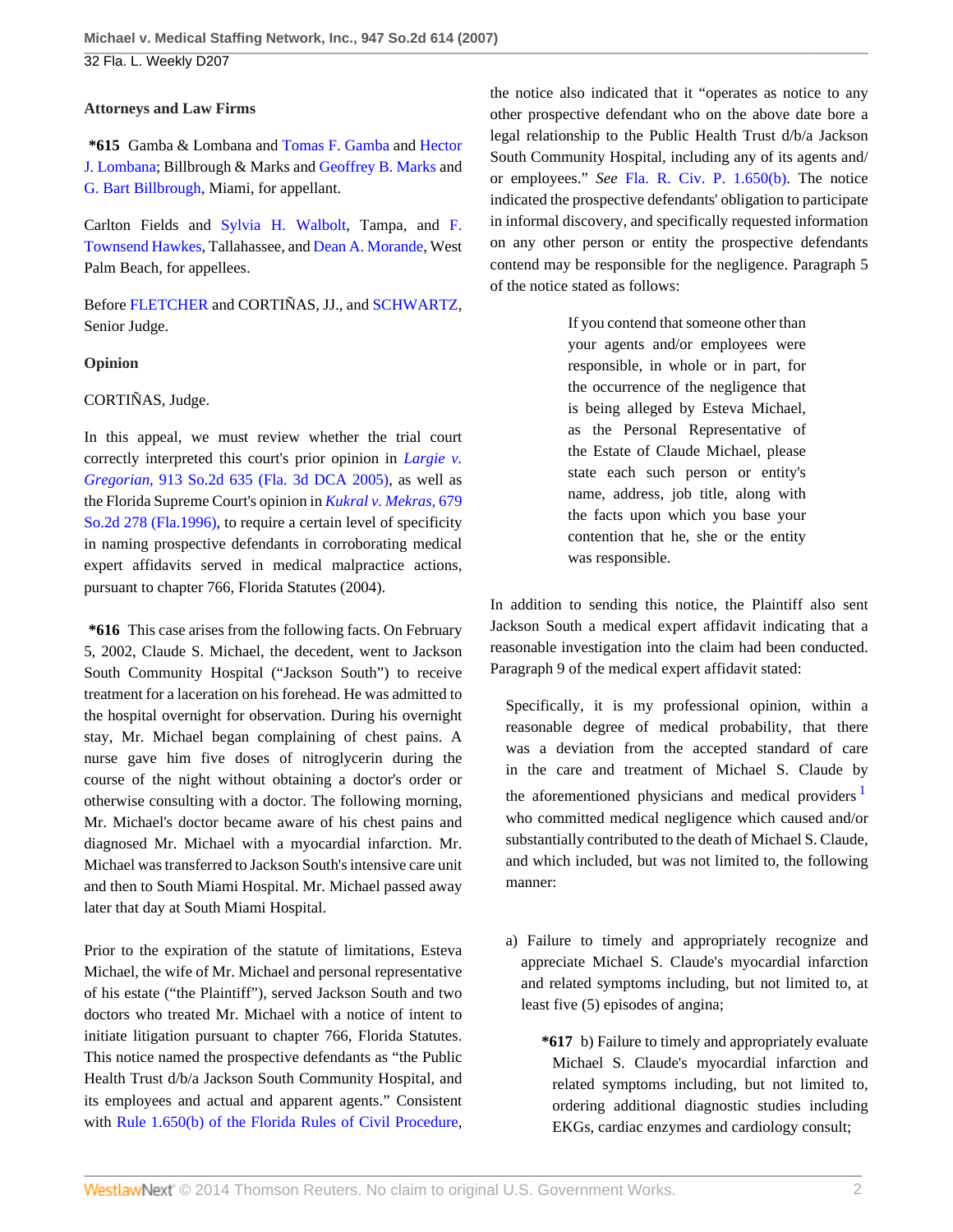- c) Failure to provide timely and appropriate care and treatment and intervention for Michael S. Claude's myocardial infarction and related symptoms; and
- d) Failure to transfer Michael S. Claude to another hospital and/or facility in a timely manner.
- Despite being served with these documents which specifically outlined the basis of the malpractice claim, and specifically requested information as to any other parties involved in the negligence, and despite having an independent legal obligation to disclose such discoverable information, Jackson South delayed for almost an entire year in providing the Plaintiff with the name of the nurse it contends administered the nitroglycerin doses. Instead of abiding by the two agreed-upon extensions of the pre-suit period and their promise to make available medical personnel for sworn statements, Jackson South abruptly denied the Plaintiff's claim, thereby ending the pre-suit period.  $2$  Accordingly, the Plaintiff filed suit against Jackson South and the two doctors whose names were known, and immediately propounded interrogatories seeking to discover the name of the party responsible for administering the nitroglycerin. Interestingly, the doctors asserted *[Fabre](http://www.westlaw.com/Link/Document/FullText?findType=Y&serNum=1993168148&originationContext=document&vr=3.0&rs=cblt1.0&transitionType=DocumentItem&contextData=(sc.Default))* defenses,  $3$  and stated in depositions that they could not discern the initials of the nurse who recorded the nitroglycerin doses in the decedent's medical records nor

<span id="page-2-3"></span>did they independently recall the identity of that person. In December 2004, some ten months after first receiving notice of the claim, Jackson South finally advised the Plaintiff that Milton McCall ("McCall") was the nurse they contend administered the nitroglycerin. Jackson South also disclosed that McCall was employed by Medical Staffing Network ("MSN"), with whom Jackson South had contracted. Immediately upon receiving this information, the Plaintiff sought leave to file an amended complaint to include counts against MSN and McCall. MSN and McCall opposed the Plaintiff's attempt to amend the complaint, alleging that the Plaintiff failed to comply with the pre-suit notice requirement. The trial court allowed the Plaintiff to file an amended complaint, and denied MSN and McCall's motion to dismiss the amended complaint on the same ground. Subsequently, MSN and McCall moved for summary judgment, arguing that the pre-suit notice was defective. After a hearing, the trial court granted their motion and entered summary judgment in their favor.

Upon review of the trial court's order and the transcript of the summary judgment hearing, it is evident that the trial court was primarily concerned with the sufficiency of the medical expert affidavit. The trial court found that the issue of service of the notice and affidavit required a determination as to "agency" and the **\*618** "issue of control." As the trial court did not decide whether there was a legal relationship between Jackson South, the defendant who received the notice of intent, and MSN and McCall, we remand for such a determination. The finding of such a relationship is relevant to determine whether service on Jackson South could be imputed to MSN and McCall, pursuant to [Rule 1.650\(b\) of](http://www.westlaw.com/Link/Document/FullText?findType=L&pubNum=1000006&cite=FLSTRCPR1.650&originatingDoc=I631b2dc2a0b211dbb29ecfd71e79cb92&refType=LQ&originationContext=document&vr=3.0&rs=cblt1.0&transitionType=DocumentItem&contextData=(sc.Default)) [the Florida Rules of Civil Procedure](http://www.westlaw.com/Link/Document/FullText?findType=L&pubNum=1000006&cite=FLSTRCPR1.650&originatingDoc=I631b2dc2a0b211dbb29ecfd71e79cb92&refType=LQ&originationContext=document&vr=3.0&rs=cblt1.0&transitionType=DocumentItem&contextData=(sc.Default)).

Directly relevant to this appeal is the trial court's finding that both the medical expert affidavit and the notice of intent failed to refer to McCall with sufficient specificity.

#### <span id="page-2-4"></span>**The Medical Expert Affidavit**

<span id="page-2-2"></span>The trial court interpreted this court's decision in *[Largie](http://www.westlaw.com/Link/Document/FullText?findType=Y&serNum=2006938469&originationContext=document&vr=3.0&rs=cblt1.0&transitionType=DocumentItem&contextData=(sc.Default))* to require that the medical expert affidavit and notice of intent list either a name, job title, or job description for each prospective defendant. Because the medical expert affidavit in this case references McCall only as a "health care provider"

the trial court found it insufficient as a matter of law. <sup>[4](#page-5-3)</sup> We review an appeal from an order granting summary judgment de novo. *[Volusia County v. Aberdeen at Ormond Beach, L.P.,](http://www.westlaw.com/Link/Document/FullText?findType=Y&serNum=2000356033&pubNum=735&fi=co_pp_sp_735_130&originationContext=document&vr=3.0&rs=cblt1.0&transitionType=DocumentItem&contextData=(sc.Default)#co_pp_sp_735_130)* [760 So.2d 126, 130 \(Fla.2000\).](http://www.westlaw.com/Link/Document/FullText?findType=Y&serNum=2000356033&pubNum=735&fi=co_pp_sp_735_130&originationContext=document&vr=3.0&rs=cblt1.0&transitionType=DocumentItem&contextData=(sc.Default)#co_pp_sp_735_130)

<span id="page-2-1"></span><span id="page-2-0"></span>**[\[1\]](#page-0-2) [\[2](#page-0-3)]** Chapter 766, Florida Statutes, was enacted because the Florida Legislature recognized that large medical malpractice recoveries had caused medical malpractice liability insurance premiums to rise, thereby causing medical care costs to patients to increase and making medical malpractice liability insurance unavailable to some doctors. [§](http://www.westlaw.com/Link/Document/FullText?findType=L&pubNum=1000006&cite=FLSTS766.201&originatingDoc=I631b2dc2a0b211dbb29ecfd71e79cb92&refType=LQ&originationContext=document&vr=3.0&rs=cblt1.0&transitionType=DocumentItem&contextData=(sc.Default)) [766.201\(a\)-\(b\), Fla. Stat](http://www.westlaw.com/Link/Document/FullText?findType=L&pubNum=1000006&cite=FLSTS766.201&originatingDoc=I631b2dc2a0b211dbb29ecfd71e79cb92&refType=LQ&originationContext=document&vr=3.0&rs=cblt1.0&transitionType=DocumentItem&contextData=(sc.Default)). (2004). The Legislature specifically found:

> The high cost of medical negligence claims in the state can be substantially alleviated by requiring early determination of the merit of claims, by providing for early arbitration of claims, thereby reducing delay and attorney's fees, and by imposing reasonable limitations on damages, while preserving the right of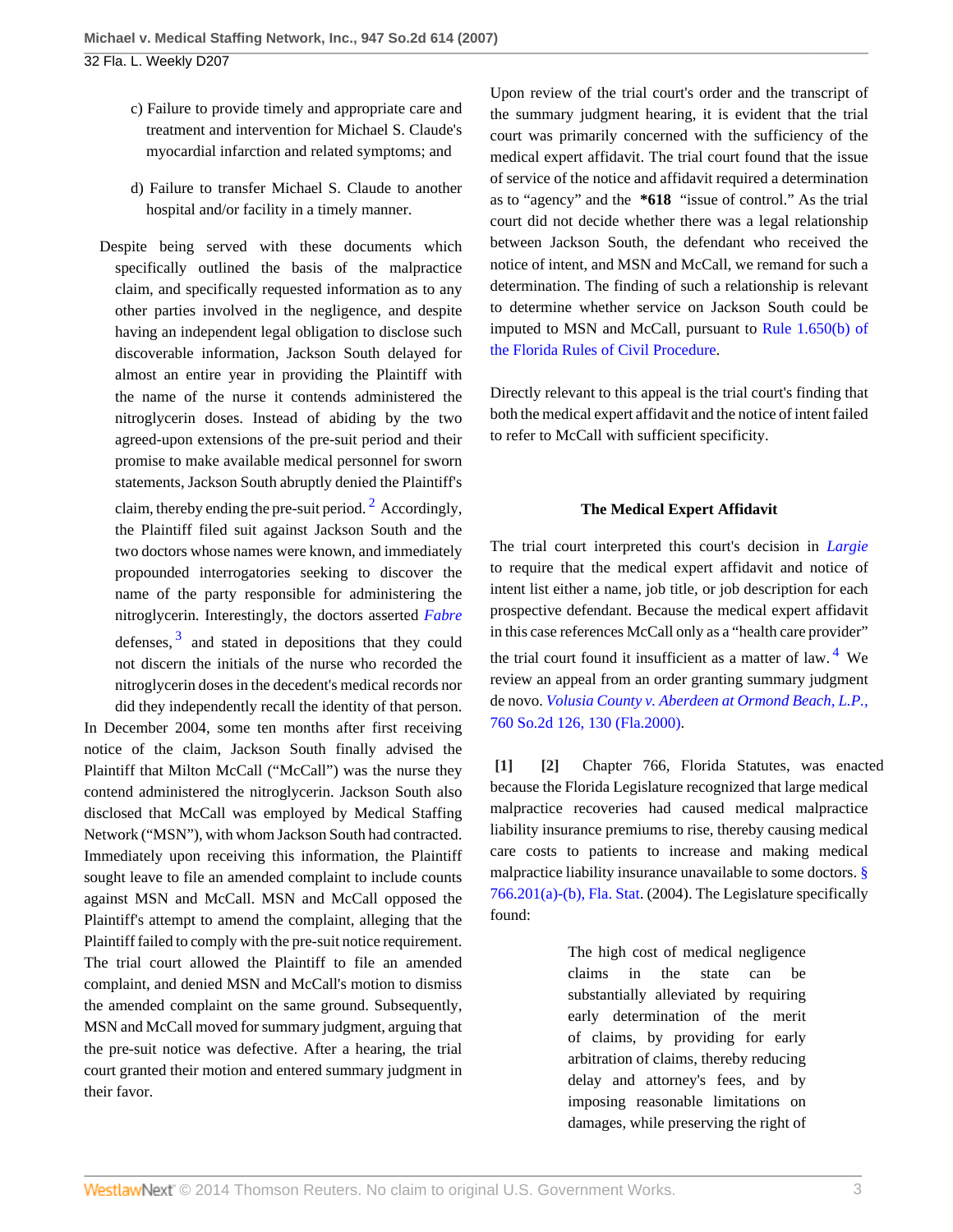32 Fla. L. Weekly D207

either party to have its case heard by a jury.

[§ 766.201\(d\), Fla. Stat.](http://www.westlaw.com/Link/Document/FullText?findType=L&pubNum=1000006&cite=FLSTS766.201&originatingDoc=I631b2dc2a0b211dbb29ecfd71e79cb92&refType=LQ&originationContext=document&vr=3.0&rs=cblt1.0&transitionType=DocumentItem&contextData=(sc.Default)) (2004). Accordingly, the Legislature set forth a detailed procedure for initiating complaints against medical providers arising out of negligence in medical care. Prior to initiating litigation, a plaintiff must mail to the prospective defendants a notice of intent to initiate litigation and a medical expert affidavit. [§ 766.203\(2\), Fla. Stat](http://www.westlaw.com/Link/Document/FullText?findType=L&pubNum=1000006&cite=FLSTS766.203&originatingDoc=I631b2dc2a0b211dbb29ecfd71e79cb92&refType=LQ&originationContext=document&vr=3.0&rs=cblt1.0&transitionType=DocumentItem&contextData=(sc.Default)). (2004). The purpose of the notice of intent is to notify the prospective defendants of a potential claim against them, so that they can begin an investigation into their involvement and timely determine whether settling the claim would be appropriate. *See Kukral,* [679 So.2d at 282](http://www.westlaw.com/Link/Document/FullText?findType=Y&serNum=1996134917&pubNum=735&fi=co_pp_sp_735_282&originationContext=document&vr=3.0&rs=cblt1.0&transitionType=DocumentItem&contextData=(sc.Default)#co_pp_sp_735_282) (quoting *[Stebilla v. Mussallem,](http://www.westlaw.com/Link/Document/FullText?findType=Y&serNum=1992041776&pubNum=735&fi=co_pp_sp_735_139&originationContext=document&vr=3.0&rs=cblt1.0&transitionType=DocumentItem&contextData=(sc.Default)#co_pp_sp_735_139)* [595 So.2d 136, 139 \(Fla. 5th DCA 1992\)](http://www.westlaw.com/Link/Document/FullText?findType=Y&serNum=1992041776&pubNum=735&fi=co_pp_sp_735_139&originationContext=document&vr=3.0&rs=cblt1.0&transitionType=DocumentItem&contextData=(sc.Default)#co_pp_sp_735_139)). The purpose of the medical expert affidavit is to assure the defendant(s) that the claim is "not a frivolous medical malpractice claim." *[Id.](http://www.westlaw.com/Link/Document/FullText?findType=Y&serNum=1992041776&originationContext=document&vr=3.0&rs=cblt1.0&transitionType=DocumentItem&contextData=(sc.Default))* "Obviously, the corroborative medical opinion adds nothing to the Plaintiffs' notice of their claim." *[Id.](http://www.westlaw.com/Link/Document/FullText?findType=Y&serNum=1992041776&originationContext=document&vr=3.0&rs=cblt1.0&transitionType=DocumentItem&contextData=(sc.Default))*

In *[Kukral,](http://www.westlaw.com/Link/Document/FullText?findType=Y&serNum=1996134917&originationContext=document&vr=3.0&rs=cblt1.0&transitionType=DocumentItem&contextData=(sc.Default))* the Florida Supreme Court recognized the express legislative purpose behind chapter 766, but instructed that the statute should be construed liberally, in favor of access to courts, a right guaranteed by the Florida Constitution. *[Kukral,](http://www.westlaw.com/Link/Document/FullText?findType=Y&serNum=1996134917&pubNum=735&fi=co_pp_sp_735_284&originationContext=document&vr=3.0&rs=cblt1.0&transitionType=DocumentItem&contextData=(sc.Default)#co_pp_sp_735_284)* [679 So.2d at 284;](http://www.westlaw.com/Link/Document/FullText?findType=Y&serNum=1996134917&pubNum=735&fi=co_pp_sp_735_284&originationContext=document&vr=3.0&rs=cblt1.0&transitionType=DocumentItem&contextData=(sc.Default)#co_pp_sp_735_284) *see also [Weinstock v. Groth,](http://www.westlaw.com/Link/Document/FullText?findType=Y&serNum=1993240348&pubNum=735&fi=co_pp_sp_735_838&originationContext=document&vr=3.0&rs=cblt1.0&transitionType=DocumentItem&contextData=(sc.Default)#co_pp_sp_735_838)* 629 So.2d [835, 838 \(Fla.1993\);](http://www.westlaw.com/Link/Document/FullText?findType=Y&serNum=1993240348&pubNum=735&fi=co_pp_sp_735_838&originationContext=document&vr=3.0&rs=cblt1.0&transitionType=DocumentItem&contextData=(sc.Default)#co_pp_sp_735_838) *Patry v. Capps,* [633 So.2d 9, 11, 13](http://www.westlaw.com/Link/Document/FullText?findType=Y&serNum=1994060919&pubNum=735&fi=co_pp_sp_735_11&originationContext=document&vr=3.0&rs=cblt1.0&transitionType=DocumentItem&contextData=(sc.Default)#co_pp_sp_735_11) [\(Fla.1994\).](http://www.westlaw.com/Link/Document/FullText?findType=Y&serNum=1994060919&pubNum=735&fi=co_pp_sp_735_11&originationContext=document&vr=3.0&rs=cblt1.0&transitionType=DocumentItem&contextData=(sc.Default)#co_pp_sp_735_11) Accordingly, courts throughout the state **\*619** have liberally construed the requirements of the statute so as not "to deny parties access to the courts on the basis of technicalities." *Faber v. Wrobel,* [673 So.2d 871, 873](http://www.westlaw.com/Link/Document/FullText?findType=Y&serNum=1995239871&pubNum=735&fi=co_pp_sp_735_873&originationContext=document&vr=3.0&rs=cblt1.0&transitionType=DocumentItem&contextData=(sc.Default)#co_pp_sp_735_873) [\(Fla. 2d DCA 1995\)](http://www.westlaw.com/Link/Document/FullText?findType=Y&serNum=1995239871&pubNum=735&fi=co_pp_sp_735_873&originationContext=document&vr=3.0&rs=cblt1.0&transitionType=DocumentItem&contextData=(sc.Default)#co_pp_sp_735_873) (citation omitted). However, there is an increasingly disturbing trend of prospective defendants attempting to use the statutory requirements as a sword against plaintiffs.

In *[Largie,](http://www.westlaw.com/Link/Document/FullText?findType=Y&serNum=2006938469&originationContext=document&vr=3.0&rs=cblt1.0&transitionType=DocumentItem&contextData=(sc.Default))* we considered the sufficiency of a medical expert affidavit. *Largie,* [913 So.2d at 637.](http://www.westlaw.com/Link/Document/FullText?findType=Y&serNum=2006938469&pubNum=735&fi=co_pp_sp_735_637&originationContext=document&vr=3.0&rs=cblt1.0&transitionType=DocumentItem&contextData=(sc.Default)#co_pp_sp_735_637) In that case, the medical expert affidavit indicated that two named doctors deviated from the standard of care by failing to "do a follow up to [the patient's] elevated PSA." *[Id.](http://www.westlaw.com/Link/Document/FullText?findType=Y&serNum=2006938469&originationContext=document&vr=3.0&rs=cblt1.0&transitionType=DocumentItem&contextData=(sc.Default))* The affidavit did not indicate the possibility that any other medical personnel may have been involved, nor did it indicate that the medical expert who signed the affidavit had conducted an investigation into a breach of the standard of care on the part of any other medical personnel. *[Id.](http://www.westlaw.com/Link/Document/FullText?findType=Y&serNum=2006938469&originationContext=document&vr=3.0&rs=cblt1.0&transitionType=DocumentItem&contextData=(sc.Default))* Accordingly, when the patient/plaintiff filed suit against the two named doctors and an unreferenced nurse, the trial court dismissed the nurse from the suit. *[Id.](http://www.westlaw.com/Link/Document/FullText?findType=Y&serNum=2006938469&originationContext=document&vr=3.0&rs=cblt1.0&transitionType=DocumentItem&contextData=(sc.Default))* Although the nurse was properly served with the notice of intent and medical expert affidavit during the pre-suit period, the trial court in *[Largie](http://www.westlaw.com/Link/Document/FullText?findType=Y&serNum=2006938469&originationContext=document&vr=3.0&rs=cblt1.0&transitionType=DocumentItem&contextData=(sc.Default))* held that "each defendant has a right and you have an obligation as plaintiff's lawyer to do a separate investigation as to each one and you must provide a separate affidavit as to the negligence of everybody that you claim was negligent [and y]ou haven't done it here." *Id.* [at 638.](http://www.westlaw.com/Link/Document/FullText?findType=Y&serNum=2006938469&originationContext=document&vr=3.0&rs=cblt1.0&transitionType=DocumentItem&contextData=(sc.Default)) However, this court, in affirming the trial court's holding, did not go quite as far. Instead, we noted that "an investigation consists of: (1) review of the case against *each* potential defendant; (2) consultation with a medical expert; and; (3) written corroboration of negligence by a medical expert." *[Id.](http://www.westlaw.com/Link/Document/FullText?findType=Y&serNum=2006938469&originationContext=document&vr=3.0&rs=cblt1.0&transitionType=DocumentItem&contextData=(sc.Default))* We also recognized that the requirement of a medical expert affidavit "assures the defendant that the claim was preceded by a reasonable investigation; 'that there is justification for the Plaintiff's claim, i.e., that it is not a frivolous medical malpractice claim ... [; and] that the claim is legitimate.' " *Id.* [at 639](http://www.westlaw.com/Link/Document/FullText?findType=Y&serNum=2006938469&originationContext=document&vr=3.0&rs=cblt1.0&transitionType=DocumentItem&contextData=(sc.Default)) (quoting *Kukral,* [679 So.2d at 284\).](http://www.westlaw.com/Link/Document/FullText?findType=Y&serNum=1996134917&pubNum=735&fi=co_pp_sp_735_284&originationContext=document&vr=3.0&rs=cblt1.0&transitionType=DocumentItem&contextData=(sc.Default)#co_pp_sp_735_284) We concluded, however, that the affidavit in the case did not fulfill its purpose as it "ma[de] no mention of [the nurse] whatsoever, either by name or job description." *[Id.](http://www.westlaw.com/Link/Document/FullText?findType=Y&serNum=2006938469&originationContext=document&vr=3.0&rs=cblt1.0&transitionType=DocumentItem&contextData=(sc.Default))*

> [I]t ma[de] no reference to the standard of care applicable to a certified registered nurse practitioner or to any deviation from that standard of care; and, it d[id] not suggest, much less corroborate, that any investigation took place with regard to [the nurse] or that any reasonable grounds exist to support the [plaintiffs'] claim against her as expressly mandated by Chapter 766.

*[Id.](http://www.westlaw.com/Link/Document/FullText?findType=Y&serNum=2006938469&originationContext=document&vr=3.0&rs=cblt1.0&transitionType=DocumentItem&contextData=(sc.Default))* As a result, this court concluded that "while the [plaintiffs'] expert affidavit may be sufficient as to the physicians named in it, it fails to demonstrate any investigation as to [the nurse] and is wholly insufficient." *[Id.](http://www.westlaw.com/Link/Document/FullText?findType=Y&serNum=2006938469&originationContext=document&vr=3.0&rs=cblt1.0&transitionType=DocumentItem&contextData=(sc.Default))*

<span id="page-3-0"></span>**[\[3\]](#page-0-0)** Given this language and the facts of *[Largie,](http://www.westlaw.com/Link/Document/FullText?findType=Y&serNum=2006938469&originationContext=document&vr=3.0&rs=cblt1.0&transitionType=DocumentItem&contextData=(sc.Default))* we find the trial court misinterpreted *[Largie](http://www.westlaw.com/Link/Document/FullText?findType=Y&serNum=2006938469&originationContext=document&vr=3.0&rs=cblt1.0&transitionType=DocumentItem&contextData=(sc.Default))* as establishing a blanket requirement for medical expert affidavits to contain a name, job title, or job description for each prospective defendant. Such a requirement is inconsistent with the purpose of chapter 766, as explained above, and is contrary to the plain reading of the language of the statute.

Nowhere does the statute indicate that an affidavit must be defendant-specific. As the Fourth District has explained, "nothing in the statute requires that the corroborating expert opinion identify every possible instance of medical negligence." *[Columbia/JFK Med. Ctr. Ltd. P'ship v. Brown,](http://www.westlaw.com/Link/Document/FullText?findType=Y&serNum=2001961478&pubNum=735&fi=co_pp_sp_735_29&originationContext=document&vr=3.0&rs=cblt1.0&transitionType=DocumentItem&contextData=(sc.Default)#co_pp_sp_735_29)* [805 So.2d 28, 29 \(Fla. 4th DCA 2001\)](http://www.westlaw.com/Link/Document/FullText?findType=Y&serNum=2001961478&pubNum=735&fi=co_pp_sp_735_29&originationContext=document&vr=3.0&rs=cblt1.0&transitionType=DocumentItem&contextData=(sc.Default)#co_pp_sp_735_29)(noting the difficulty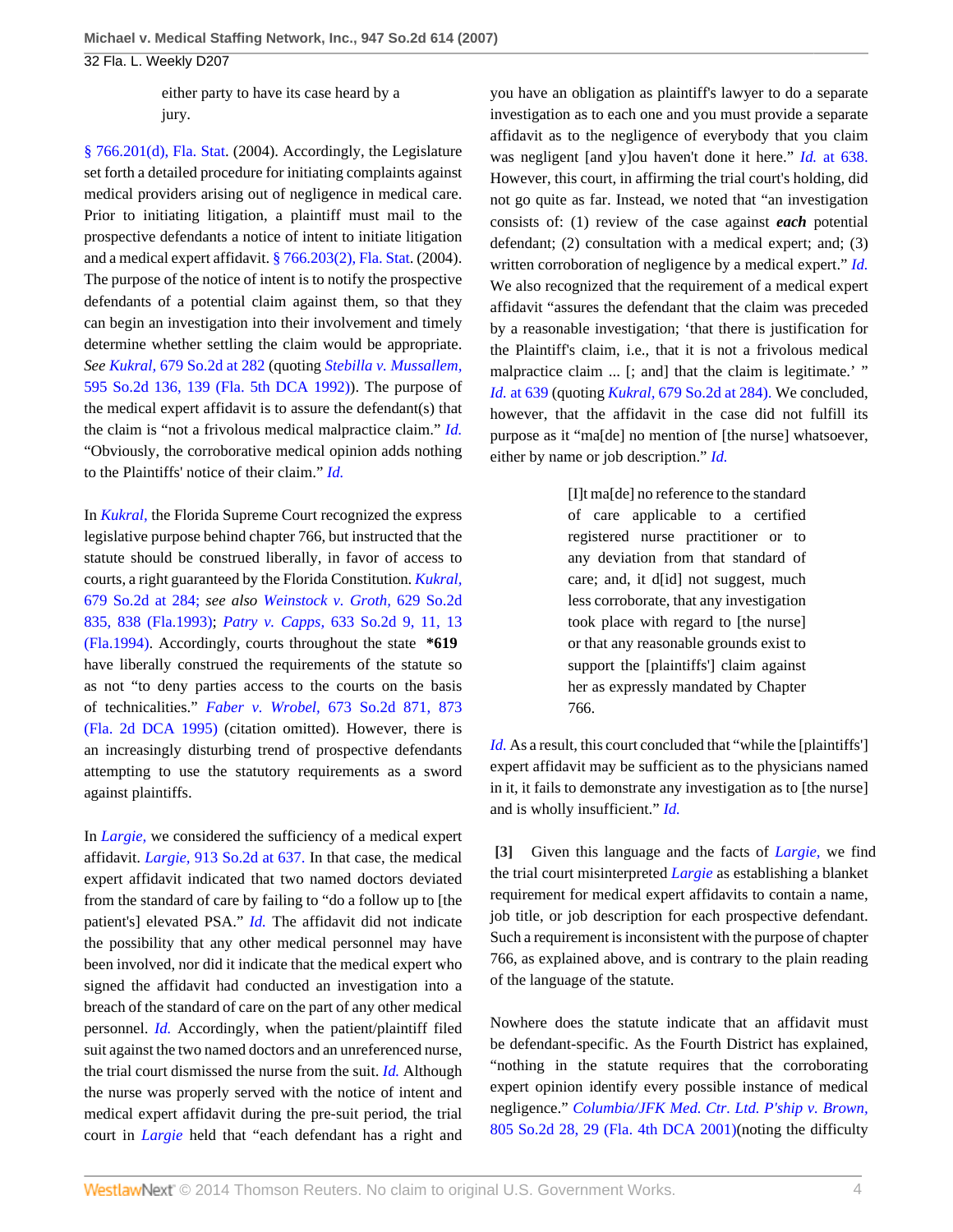32 Fla. L. Weekly D207

of such a requirement **\*620** at the pre-suit stage and recognizing that "such crucial issues as causation and proximate cause often defy tidy identification and resolution as surgical patients commonly receive care from a battery of physicians, nurses and staff").

While the statute requires a claimant to investigate the claims against each defendant, it does not require the affidavit to attest to the legitimacy of each claim against each defendant. Instead, [section 766.203\(2\), Florida Statutes](http://www.westlaw.com/Link/Document/FullText?findType=L&pubNum=1000006&cite=FLSTS766.203&originatingDoc=I631b2dc2a0b211dbb29ecfd71e79cb92&refType=LQ&originationContext=document&vr=3.0&rs=cblt1.0&transitionType=DocumentItem&contextData=(sc.Default)), indicates that "[c]orroboration of reasonable grounds to initiate medical negligence **litigation** shall be provided by the claimant's submission of a verified written medical expert opinion from a medical expert...." [§ 766.203\(2\), Fla. Stat](http://www.westlaw.com/Link/Document/FullText?findType=L&pubNum=1000006&cite=FLSTS766.203&originatingDoc=I631b2dc2a0b211dbb29ecfd71e79cb92&refType=LQ&originationContext=document&vr=3.0&rs=cblt1.0&transitionType=DocumentItem&contextData=(sc.Default)). (2004)(emphasis added). Further, section 766.205(1) refers to the requirement of an investigation "corroborated by medical expert opinion that there exist reasonable grounds for a **claim of negligent injury.**" [§ 766.205\(1\), Fla. Stat](http://www.westlaw.com/Link/Document/FullText?findType=L&pubNum=1000006&cite=FLSTS766.205&originatingDoc=I631b2dc2a0b211dbb29ecfd71e79cb92&refType=LQ&originationContext=document&vr=3.0&rs=cblt1.0&transitionType=DocumentItem&contextData=(sc.Default)). (2004)(emphasis added). Thus, "[t]he expert opinion to be supplied is not one which delineates *how* the defendants were negligent." *[Kukral,](http://www.westlaw.com/Link/Document/FullText?findType=Y&serNum=1996134917&pubNum=735&fi=co_pp_sp_735_282&originationContext=document&vr=3.0&rs=cblt1.0&transitionType=DocumentItem&contextData=(sc.Default)#co_pp_sp_735_282)* 679 [So.2d at 282](http://www.westlaw.com/Link/Document/FullText?findType=Y&serNum=1996134917&pubNum=735&fi=co_pp_sp_735_282&originationContext=document&vr=3.0&rs=cblt1.0&transitionType=DocumentItem&contextData=(sc.Default)#co_pp_sp_735_282) (quoting *[Stebilla v. Mussallem,](http://www.westlaw.com/Link/Document/FullText?findType=Y&serNum=1992041776&pubNum=735&fi=co_pp_sp_735_139&originationContext=document&vr=3.0&rs=cblt1.0&transitionType=DocumentItem&contextData=(sc.Default)#co_pp_sp_735_139)* 595 So.2d 136, [139 \(Fla. 5th DCA 1992\)\)](http://www.westlaw.com/Link/Document/FullText?findType=Y&serNum=1992041776&pubNum=735&fi=co_pp_sp_735_139&originationContext=document&vr=3.0&rs=cblt1.0&transitionType=DocumentItem&contextData=(sc.Default)#co_pp_sp_735_139).

Given the language and purpose of the statute, *[Largie](http://www.westlaw.com/Link/Document/FullText?findType=Y&serNum=2006938469&originationContext=document&vr=3.0&rs=cblt1.0&transitionType=DocumentItem&contextData=(sc.Default))* must be interpreted to hold only that a medical expert affidavit must sufficiently demonstrate that a reasonable investigation into the claim was undertaken. The appearance of a name, job title, or job description in the affidavit is simply one way of showing that a reasonable investigation was done. In contrast to the affidavit in *[Largie,](http://www.westlaw.com/Link/Document/FullText?findType=Y&serNum=2006938469&originationContext=document&vr=3.0&rs=cblt1.0&transitionType=DocumentItem&contextData=(sc.Default))* the affidavit at issue in this case makes clear that health care providers, in addition to the named doctors, contributed to the malpractice, that a reasonable investigation was done into those health care providers, albeit not by name, and that a qualified medical expert found that those health care providers also violated a duty of care in their treatment of the decedent. Thus, even though Nurse McCall was not identified by name, job title, or job description, the affidavit indicates a reasonable investigation was done into the claims, including the claims asserted against Nurse McCall. In other words, a medical expert concluded that the Plaintiff's claims were not baseless. This evidence of a reasonable investigation is sufficient, especially where, as here, the defendant failed to disclose the actual name, job title, or job description of the nurse and staffing agency involved.

The Fifth District recently reached the same conclusion we reach today on facts very similar to the case at hand. *See Mirza v. Trombley,* [946 So.2d 1096 \(Fla. 5th DCA 2006\).](http://www.westlaw.com/Link/Document/FullText?findType=Y&serNum=2010825715&pubNum=735&originationContext=document&vr=3.0&rs=cblt1.0&transitionType=DocumentItem&contextData=(sc.Default)) In *[Mirza,](http://www.westlaw.com/Link/Document/FullText?findType=Y&serNum=2010825715&originationContext=document&vr=3.0&rs=cblt1.0&transitionType=DocumentItem&contextData=(sc.Default))* the Fifth District concluded that the reading of *[Largie](http://www.westlaw.com/Link/Document/FullText?findType=Y&serNum=2006938469&originationContext=document&vr=3.0&rs=cblt1.0&transitionType=DocumentItem&contextData=(sc.Default))* urged by the defendant, that an affidavit must individually name all defendants, was inconsistent with both the language and the purpose of chapter 766. *Id.* [at 1098-99.](http://www.westlaw.com/Link/Document/FullText?findType=Y&serNum=2010825715&originationContext=document&vr=3.0&rs=cblt1.0&transitionType=DocumentItem&contextData=(sc.Default)) In reaching that conclusion the Fifth District focused, as we do, on three points. *Id.* [at 1100.](http://www.westlaw.com/Link/Document/FullText?findType=Y&serNum=2010825715&originationContext=document&vr=3.0&rs=cblt1.0&transitionType=DocumentItem&contextData=(sc.Default)) First, the language of the statute focuses on corroboration of the claims, not corroboration of each defendant's involvement. *Id.* [at 1100.](http://www.westlaw.com/Link/Document/FullText?findType=Y&serNum=2010825715&originationContext=document&vr=3.0&rs=cblt1.0&transitionType=DocumentItem&contextData=(sc.Default)) Second, the purpose of the affidavit is not to provide notice to each defendant about the claims; it is simply to corroborate that the claim is legitimate. *[Id.](http://www.westlaw.com/Link/Document/FullText?findType=Y&serNum=2010825715&originationContext=document&vr=3.0&rs=cblt1.0&transitionType=DocumentItem&contextData=(sc.Default))* In some cases, like the one at hand, it is not necessary to identify by name, job title or job description each prospective defendant in order to do a reasonable investigation into their involvement, especially when that information is unavailable to the plaintiff. *Id.* [at](http://www.westlaw.com/Link/Document/FullText?findType=Y&serNum=2010825715&originationContext=document&vr=3.0&rs=cblt1.0&transitionType=DocumentItem&contextData=(sc.Default)) [1100](http://www.westlaw.com/Link/Document/FullText?findType=Y&serNum=2010825715&originationContext=document&vr=3.0&rs=cblt1.0&transitionType=DocumentItem&contextData=(sc.Default)) (holding that "failure to individually name a particular defendant is not fatally defective, so long as the affidavit otherwise makes it clear that the defendant's actions were properly reviewed and determined to be negligent prior to filing suit"). Third, a strict specificity requirement would be inconsistent **\*621** with the Florida Supreme Court's mandate that chapter 766 " 'be interpreted liberally so as not to unduly restrict a Florida citizen's constitutionally guaranteed access to courts....' " *Id.* [at 1101](http://www.westlaw.com/Link/Document/FullText?findType=Y&serNum=2010825715&originationContext=document&vr=3.0&rs=cblt1.0&transitionType=DocumentItem&contextData=(sc.Default)) (quoting *Kukral,* [679 So.2d at 284\).](http://www.westlaw.com/Link/Document/FullText?findType=Y&serNum=1996134917&pubNum=735&fi=co_pp_sp_735_284&originationContext=document&vr=3.0&rs=cblt1.0&transitionType=DocumentItem&contextData=(sc.Default)#co_pp_sp_735_284)

#### <span id="page-4-0"></span>**The Notice of Intent to Initiate Litigation**

**[\[4\]](#page-0-1)** Because we disagree with the trial court's interpretation of *[Largie](http://www.westlaw.com/Link/Document/FullText?findType=Y&serNum=2006938469&originationContext=document&vr=3.0&rs=cblt1.0&transitionType=DocumentItem&contextData=(sc.Default))* as requiring such specificity in medical expert affidavits, we also disagree with the trial court's extension of *[Largie](http://www.westlaw.com/Link/Document/FullText?findType=Y&serNum=2006938469&originationContext=document&vr=3.0&rs=cblt1.0&transitionType=DocumentItem&contextData=(sc.Default))* to notices of intent, for many of the same reasons. In addition to our concern that such a requirement would be inconsistent with the statutory language and purpose of chapter 766, such a requirement would also directly conflict with [Rule 1.650\(b\) of the Florida Rules of Civil Procedure](http://www.westlaw.com/Link/Document/FullText?findType=L&pubNum=1000006&cite=FLSTRCPR1.650&originatingDoc=I631b2dc2a0b211dbb29ecfd71e79cb92&refType=LQ&originationContext=document&vr=3.0&rs=cblt1.0&transitionType=DocumentItem&contextData=(sc.Default)). As discussed above, [Rule 1.650\(b\)](http://www.westlaw.com/Link/Document/FullText?findType=L&pubNum=1000006&cite=FLSTRCPR1.650&originatingDoc=I631b2dc2a0b211dbb29ecfd71e79cb92&refType=LQ&originationContext=document&vr=3.0&rs=cblt1.0&transitionType=DocumentItem&contextData=(sc.Default)) provides that notice to any prospective defendant can be imputed to those persons or entities in a legal relationship with the noticed defendant. *See* [Fla. R. Civ. P. 1.650\(b\);](http://www.westlaw.com/Link/Document/FullText?findType=L&pubNum=1000006&cite=FLSTRCPR1.650&originatingDoc=I631b2dc2a0b211dbb29ecfd71e79cb92&refType=LQ&originationContext=document&vr=3.0&rs=cblt1.0&transitionType=DocumentItem&contextData=(sc.Default)) *see also [Arch Plaza v. Perpall,](http://www.westlaw.com/Link/Document/FullText?findType=Y&serNum=2010601640&pubNum=0000999&originationContext=document&vr=3.0&rs=cblt1.0&transitionType=DocumentItem&contextData=(sc.Default))* [947 So.2d 476, 2006 WL 3208556 \(Fla. 3d DCA Nov. 8,](http://www.westlaw.com/Link/Document/FullText?findType=Y&serNum=2010601640&pubNum=0000999&originationContext=document&vr=3.0&rs=cblt1.0&transitionType=DocumentItem&contextData=(sc.Default)) [2006\)](http://www.westlaw.com/Link/Document/FullText?findType=Y&serNum=2010601640&pubNum=0000999&originationContext=document&vr=3.0&rs=cblt1.0&transitionType=DocumentItem&contextData=(sc.Default)). If the Legislature has chosen to allow notice to be imputed to defendants who are not served, we see no reason why the notice should have to name each of those parties individually. Thus, we think the trial court's determination of whether a legal relationship exists between Jackson South and MSN and McCall will be dispositive as to this issue. In other words, defendants to whom notice can be imputed under [Rule](http://www.westlaw.com/Link/Document/FullText?findType=L&pubNum=1000006&cite=FLSTRCPR1.650&originatingDoc=I631b2dc2a0b211dbb29ecfd71e79cb92&refType=LQ&originationContext=document&vr=3.0&rs=cblt1.0&transitionType=DocumentItem&contextData=(sc.Default))